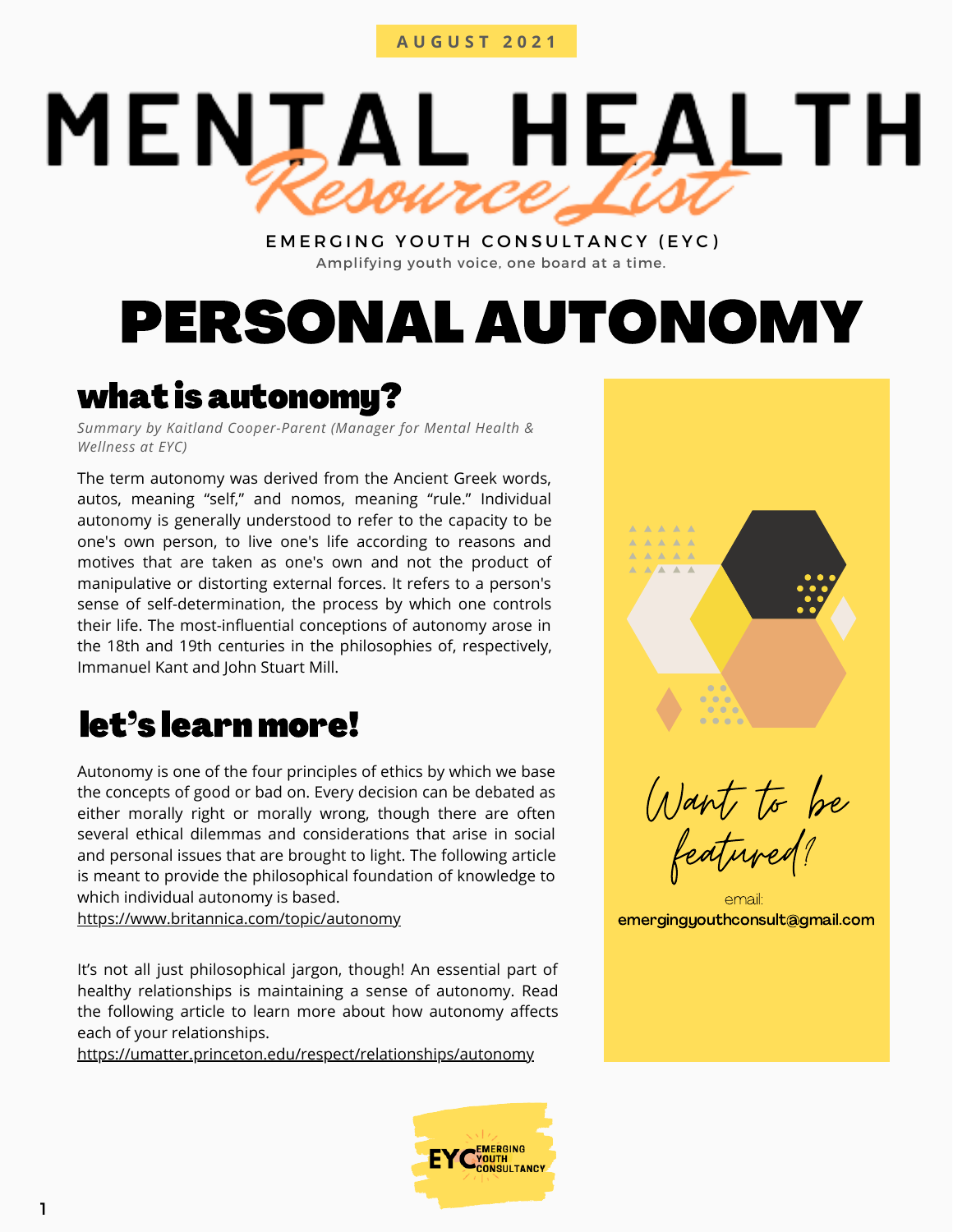# (cont'd)

Personal and intellectual autonomy skills and abilities vary from individual to individual, discipline to discipline, and situation to situation. It's important to recognize what skills are relevant and how these skills need to be adapted for the situation in which they will be used.

https://www.ed.ac.uk/graduate-

[attributes/framework/personal-intellectual](https://www.ed.ac.uk/graduate-attributes/framework/personal-intellectual-autonomy)autonomy

Intuition is that feeling in your gut when you instinctively know that something you are doing is right or wrong. Learning how to trust our intuition, which builds our personal autonomy, can be challenging. The following article looks at the lightning-fast, mostly hidden processes involved in intuition, their effect on decision making, and their role in creativity.

<https://positivepsychology.com/intuition/>

# to-do's

The following activities were carefully curated to help inspire feelings of personal power and encourage you to trust your intuition. The aim is to enable readers to understand themselves and their desires on a deeper level.

# **Knowing Your Personality Type**

Knowing your personality type will help you understand why you're different or similar to other people, help you manage your time and energy better, and help you recognize your emotions.

[https://www.truity.com/test/type-finder](https://www.truity.com/test/type-finder-personality-test-new)personality-test-new



https://flyclipart.com/free-personality-test-from-mydiscprofile-personalitytraits-clipart-138944

# **Signature Strengths Questionnaire (SSQ-72)**

Strengths-based Resilience (SBR) is based on the Values in Action Model of Character Strengths (Peterson & Seligman, 2004). Character strengths are the cornerstones of your Flourish profile. Your signature strengths are your salient character strengths of thinking, feeling, and behaving in a way that enable you to function optimally.

[https://strengthsbasedresilience.com/assessments/](https://strengthsbasedresilience.com/assessments/feedback/ZVM4Owp9yR) feedback/ZVM4Owp9yR

# **10 Steps to Own Your Personal Power**

Owning your power leads to increased confidence and an understanding of how you can help others make decisions and achieve their objectives. Owning your power allows you to create and maintain strong relationships while also allowing you to stand up and negotiate for yourself.

[https://www.forbes.com/sites/bonniemarcus/201](https://www.forbes.com/sites/bonniemarcus/2018/06/04/10-steps-to-own-your-personal-power/?sh=27253c264883) 8/06/04/10-steps-to-own-your-personal-power/? sh=27253c264883

# **Writing a Personal Manifesto**

A personal manifesto describes your core values and beliefs, the specific ideas and priorities that you stand for, and how you plan to live your life. It can help frame your life, point you in the right direction to help achieve your goals, and act as a tool to remind you of your primary concerns.

[https://www.kuder.com/blog/career-management](https://www.kuder.com/blog/career-management-transitions/writing-your-personal-manifesto/)transitions/writing-your-personal-manifesto/

> "He who controls others may be powerful, but he who has mastered himself is mightier still." —Laozi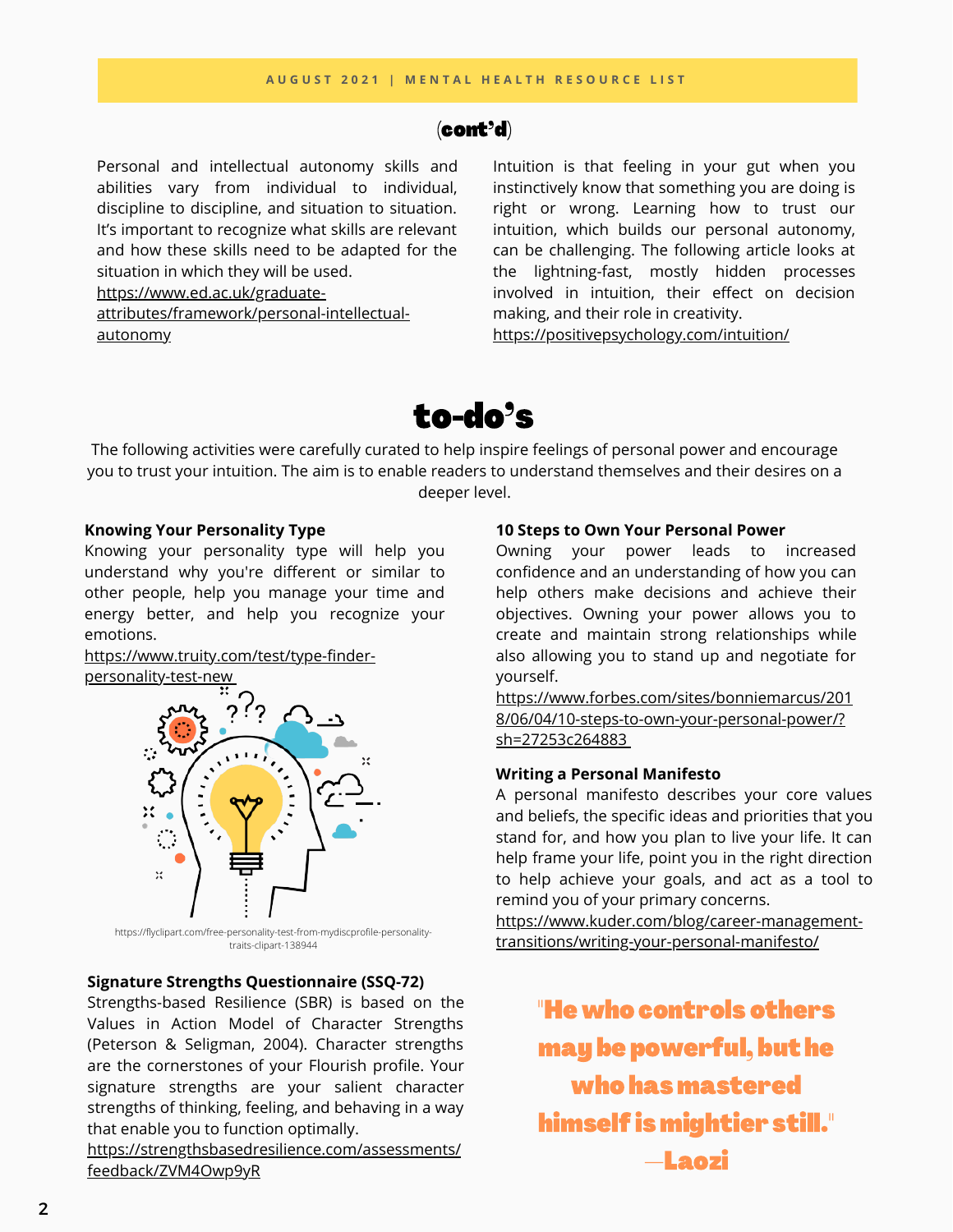# recommendations

### For the Watchers—YouTube

Who are you, really? The puzzle of personality | Ted Talks with Brian Little [https://www.youtube.com/watch?v=qYvXk\\_bqlBk](https://www.youtube.com/watch?v=qYvXk_bqlBk)

### For the Listeners—Podcast

How to Discover Your Key Strengths | OnPurpose with Jay Shetty <https://open.spotify.com/episode/07bYgYWXvBxTjXg8GzGD1k?si=a825aedbab704df5>

For the Readers—Book Start Where You Are | Meera Lee Patel <https://www.penguinrandomhouse.com/books/318228/start-where-you-are-by-meera-lee-patel/>

# help& support

### **Kids Help Phone**

Canada's only 24/7, national support service offering professional counselling, information and referrals and volunteer-led, text-based support to young people in both English and French. <https://kidshelpphone.ca/>

Toll-free crisis line: 1-800-668-6868 Text CONNECT to 686868

# **Good2Talk**

A free, confidential support service for postsecondary students in Ontario. Students can receive information and referrals about services and supports for mental health, addictions and well-being on and off campus and speak anonymously with a professional counsellor. <https://good2talk.ca/>

Toll-free help line: 1-866-925-5454 Text GOOD2TALKON to 686868

# **Kids Help Phone Resource Galaxy**

Your well-being is like a connected cosmic system, a galaxy of thoughts, feelings and experiences that make you who you are. Explore resources to support you no matter how you're feeling in this moment.

[https://kidshelpphone.ca/chart-your-well-being](https://kidshelpphone.ca/chart-your-well-being-with-our-resource-galaxy/)with-our-resource-galaxy/

### **Hope for Wellness**

Offers immediate mental health counselling and crisis intervention to all Indigenous peoples across Canada through phone or chat counselling. On request, phone counselling is also available in Cree, Ojibway, and Inuktitut. <https://www.hopeforwellness.ca/>

Toll-free help line: 1-855-242-3310

# **Talk4Healing**

A culturally grounded, fully confidential helpline for Indigenous women available in 14 languages all across Ontario.

<https://www.talk4healing.com/>

Toll-free crisis line: 1-888-200-9997

# **LGBT Youthline**

A Queer, Trans, Two-Spirit youth-led organization that affirms and supports the experiences of youth (29 and under) across Ontario. Youth of all sexual and gender identities are celebrated and supported. <https://www.youthline.ca/>

Toll-free help line (6 PM – 9 PM): 1-800-268-9688 Text (4 PM – 9:30PM): 647-694-4275 Chat: 4 PM-9:30 PM